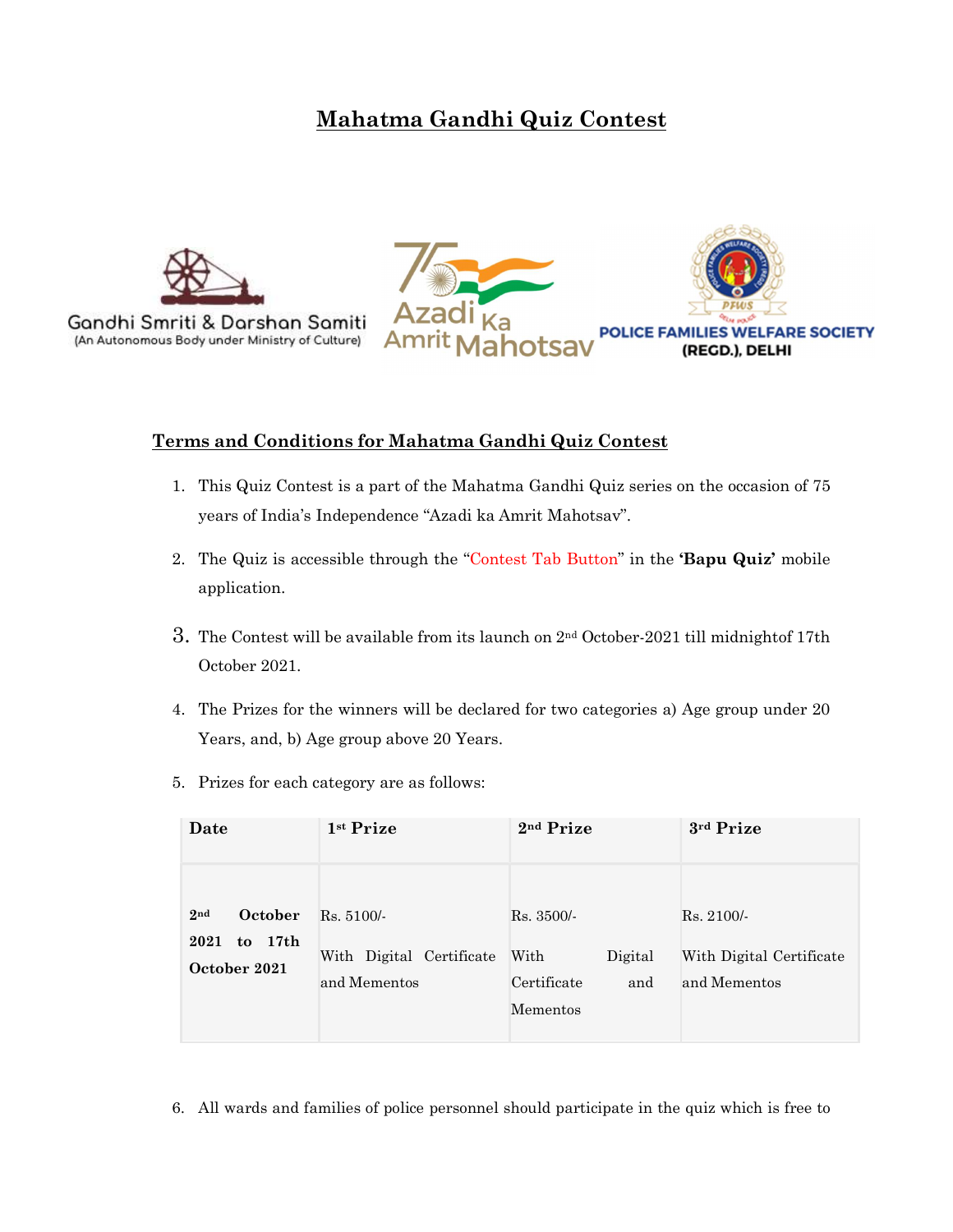access.

- 7. The quiz contains 75 questions to be answered in 1875 seconds (30 min approx).
- 8. The selection of Winners will be on the basis of correct answers in fastest time.
- 9. The participants can skip a question if found tough and answer it later with in the given time limit.
- 10. There will be negative marking for wrong answers.
- 11. The quiz will start as soon the participant clicks the Start Quiz button.
- 12. Participants should enter name, email address, telephone number with PIS number (of the family members serving in Delhi Police) to begin the test.
- 13. Participants can take part in the quiz only once.
- 14. Organizers will not be responsible for entries that are lost, are late or incomplete, or have not beentransmitted due to computer error or any other error beyond the organizer's reasonable control.
- 15. The Participant shall abide by all the rules and regulations of participating in the Quiz Contest.
- 16. Organizers reserve all rights to disqualify or refuse participation to any participant if they deem participation or association of any participant which is detrimental to the Quiz or the Organizers or partners of the Quiz. The registrations shall be void if the information received by the Organizers is illegible, incomplete, damaged, false overroneous.
- 17. GSDS Gandhi Smriti & Darshan Samiti employees and their relatives are debarred from participating in this quiz.
- 18. Organizer's decision on the Quiz shall be final and binding no correspondence will be entertained in this regard.
- 19. By entering the Quiz Contest, the Entrant accepts and agrees to be bound by above Terms and Conditions.
- 20. These Terms and Conditions shall be governed by the laws of the Indian Judiciary.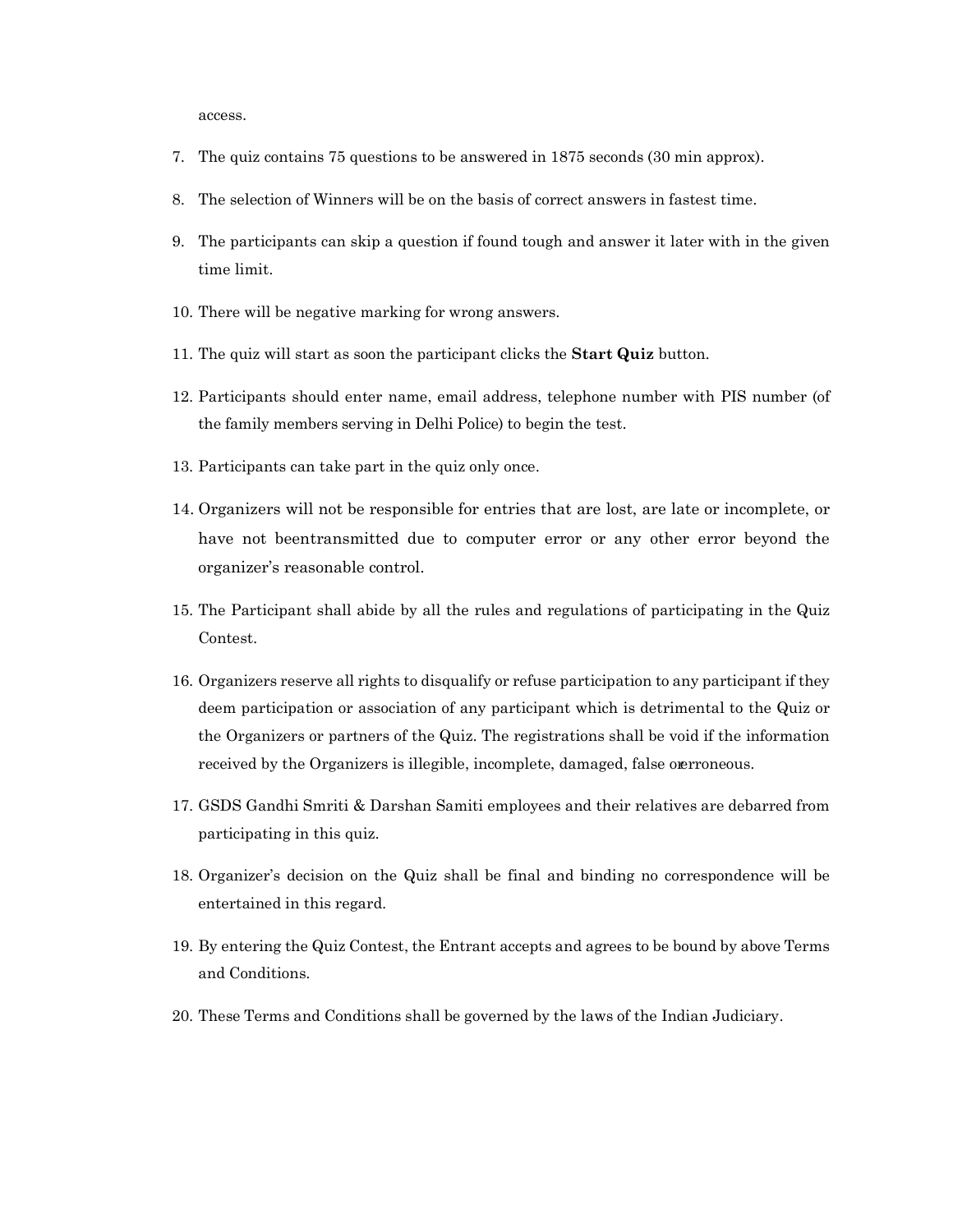#### महात्मा गांधी प्रश्नोत्तरी प्रतियोगिता







## ( सभी लोगो हिंदी में )

- 1. यह प्रतियोगिता महात्मा गाँधी प्रश्नोत्तरी प्रतियोगिता का भाग है जो कि भारत की स्वतंत्रता की 75वीं वर्षगाँठ अमृत
- 
- 3. इस प्रतियोगिता में 2 अक्टूबर 2021 गांधी जयंती के दिन से अगले 15 दिनों के लिए 17 अक्टूबर 2021 की मध्यरात्रि<br>तक भाग ले सकेंगे |<br>4. 20 वर्ष की आयु से कम और 20 वर्ष की आयु से अधिक **दो श्रेणियों में** विजेताओं को पुरस्कार दि
- 
- 

|                                                 | ( सभी लोगो हिंदी में )                                                              |                                                                                                                                                                                     |                                                    |
|-------------------------------------------------|-------------------------------------------------------------------------------------|-------------------------------------------------------------------------------------------------------------------------------------------------------------------------------------|----------------------------------------------------|
|                                                 | <u>महात्मा गांधी प्रश्नोत्तरी प्रतियोगिता के नियम व शर्तें</u>                      |                                                                                                                                                                                     |                                                    |
|                                                 | महोत्सव के अवसर पर आयोजित की जा रही है                                              | 1. यह प्रतियोगिता महात्मा गाँधी प्रश्नोत्तरी प्रतियोगिता का भाग है जो कि भारत की स्वतंत्रता की 75वीं वर्षगाँठ अमृत                                                                  |                                                    |
|                                                 |                                                                                     | 2. बापू प्रश्नोत्तरी मोबाइल एप्लीकेशन में "Contest Tab Button" पर जाकर इसे खेला जा सकता है                                                                                          |                                                    |
| तक भाग ले सकेंगे                                |                                                                                     | 3. इस प्रतियोगिता में 2 अक्टूबर 2021 गांधी जयंती के दिन से अगले 15 दिनों के लिए 17 अक्टूबर 2021 की मध्यरात्रि                                                                       |                                                    |
|                                                 |                                                                                     | 4. 20 वर्ष की आयु से कम और 20 वर्ष की आयु से अधिक <b>दो श्रेणियों में</b> विजेताओं को पुरस्कार दिए जायेंगे                                                                          |                                                    |
|                                                 | 5. प्रत्येक श्रेणी के लिए पुरस्कार निम्न प्रकार से हैं:                             |                                                                                                                                                                                     |                                                    |
| दिनांक                                          | प्रथम पुरस्कार                                                                      | द्वीतीय पुरस्कार                                                                                                                                                                    | तृतीय पुरस्कार                                     |
| 2 अक्टूबर 2021 से 17 रु. 5100/-<br>अक्टूबर 2021 | डिजिटल सर्टिफिकेट और<br>स्मृति चिन्ह                                                | रु. 3500/-<br>डिजिटल सर्टिफिकेट और<br>स्मृति चिन्ह                                                                                                                                  | रु. 2100/-<br>डिजिटल सर्टिफिकेट और<br>स्मृति चिन्ह |
|                                                 | 7. इस प्रतियोगिता में 1875 सेकंड (लगभग 30 मिनट) में 75 प्रश्नों के उत्तर देने होंगे | 6. सभी वार्ड और पुलिसकर्मियों के परिवार के सदस्य इस निशुल्क प्रतियोगिता में प्रतिभाग कर सकते हैं  <br>8. सबसे कम समय में अधिक सही उत्तर देने के आधार पर विजेताओं का चयन किया जायेगा |                                                    |

- 
- 
- 8. सबसे कम समय में अधिक सही उत्तर देने के आधार पर विजेताओं का चयन किया जायेगा |